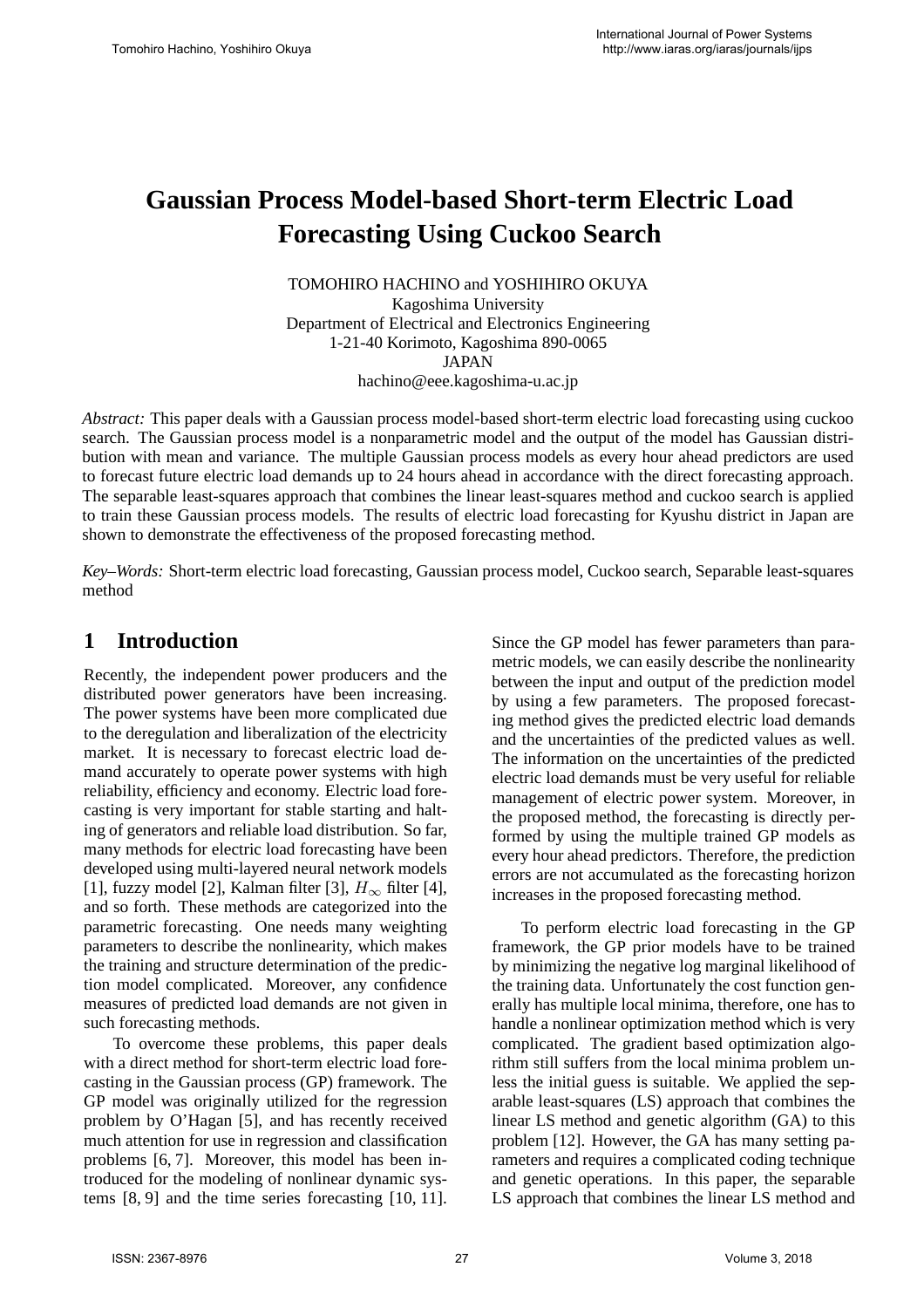cuckoo search (CS) is applied to train these GP models. The CS is a probabilistic search procedure, which is inspired by the brood parasitic behavior of cuckoo and the Lévy flight behavior of some birds [13]. The CS consists of only the basic arithmetic operations and does not require complicated coding and genetic operations such as crossovers and mutations of the GA. This algorithm has been empirically shown to be very efficient for optimization [13, 14]. These advantages suggest that the use of the CS increases efficiency without deterioration of accuracy for electric load forecasting. In the proposed training algorithm, the hyperparameters of covariance functions are represented by the nests of host birds and the weighting parameters of the prior mean function corresponding to each candidate of hyperparameter, are estimated by the linear LS method.

This paper is organized as follows. In section 2, the problem of short-term electric load forecasting is formulated. In section 3, the multiple GP prior models are derived for every hour ahead predictors. In section 4, the training algorithm of the GP prior models based on CS is proposed. In section 5, short-term electric load forecasting by the GP posterior distribution is described. In section 6, the results of electric load forecasting for Kyushu district in Japan are shown to illustrate the effectiveness of the proposed method. Finally, some conclusions are given in section 7.

### **2 Statement of the Problem**

Assume that a j-hours ahead electric load predictor is described as

$$
y(k + j) = f_j(\boldsymbol{x}(k)) + \epsilon_j(k)
$$
  
\n
$$
(j = 1, 2, \cdots, 24)
$$
  
\n
$$
\boldsymbol{x}(k) = [y(k), y(k - 1), \cdots, y(k - 23),
$$
  
\n
$$
t(k), t(k - 1), \cdots t(k - 23)]^T
$$
 (1)

where k denotes the time,  $y(k)$  is the electric load at the time k, and  $y(k + i)$  is the electric load at the jhours ahead from the time  $k$ .  $t(k)$  is the temperature at the time k.  $f_i(\cdot)$  is a function which is assumed to be stationary and smooth.  $\epsilon_j(k)$  is zero mean Gaussian<br>noise with variance  $\sigma^2$ noise with variance  $\sigma_j^2$ .

The problem of this paper is to construct the following probability distributions for the multiple ahead prediction

$$
y(k+j)|\mathbf{x}(k) \sim \mathcal{N}(\hat{y}(k+j), \hat{\sigma}^2(k+j))
$$
  
(j = 1, 2, \cdots, 24) (2)

and to carry out electric load forecasting up to 24 hours ahead based on these distributions, by using the GP framework.

### **3 GP Prior Model**

Putting  $k = k_s, k_s + 1, \dots, k_s + N - 1$  on (1) yields

$$
w_j = f_j + \epsilon_j \tag{3}
$$

where

$$
\mathbf{w}_{j} = [y(k_{s} + j), y(k_{s} + j + 1),\n\cdots, y(k_{s} + j + N - 1)]^{\mathrm{T}}
$$
\n
$$
\mathbf{f}_{j} = [f_{j}(\mathbf{x}_{1}), f_{j}(\mathbf{x}_{2}), \cdots, f_{j}(\mathbf{x}_{N})]^{\mathrm{T}}
$$
\n
$$
\mathbf{\epsilon}_{j} = [\epsilon_{j}(k_{s}), \epsilon_{j}(k_{s} + 1),\n\cdots, \epsilon_{j}(k_{s} + N - 1)]^{\mathrm{T}}
$$
\n
$$
\mathbf{X} = [\mathbf{x}_{1}, \mathbf{x}_{2}, \cdots, \mathbf{x}_{N}]^{\mathrm{T}}
$$
\n
$$
= [\mathbf{x}(k_{s}), \mathbf{x}(k_{s} + 1), \cdots, \mathbf{x}(k_{s} + N - 1)]^{\mathrm{T}}
$$
\n
$$
y(k_{s}) \qquad y(k_{s} + 1)
$$
\n
$$
y(k_{s} - 1) \qquad y(k_{s})
$$
\n
$$
\vdots \qquad \vdots \qquad \vdots
$$
\n
$$
y(k_{s} - 23) \qquad y(k_{s} - 22)
$$
\n
$$
t(k_{s}) \qquad t(k_{s} + 1)
$$
\n
$$
t(k_{s} - 1) \qquad t(k_{s})
$$
\n
$$
\vdots \qquad \vdots
$$
\n
$$
y(k_{s} + N - 1)
$$
\n
$$
\cdots \qquad y(k_{s} + N - 24)
$$
\n
$$
\cdots \qquad t(k_{s} + N - 24)
$$
\n
$$
\cdots \qquad t(k_{s} + N - 24)
$$
\n
$$
\cdots \qquad t(k_{s} + N - 24)
$$
\n
$$
\cdots \qquad t(k_{s} + N - 24)
$$
\n
$$
\cdots \qquad t(k_{s} + N - 24)
$$
\n
$$
\qquad (4)
$$

 $w_i$  and  $f_i$  are the vector of model outputs and the vector of function values for the  $j$ -hours ahead predictor, respectively.  $X$  is the model input matrix and is common for every hour ahead predictors.  $\{X, w_i\}$  is the training input and output data for the  $j$ -hours ahead predictor.

A GP is a Gaussian random function and is completely described by its mean function and covariance function. We can regard it as a collection of random variables which has joint multivariable Gaussian distribution. Therefore, the vector of function values  $f_i$ can be represented by the GP as

$$
f_j \sim \mathcal{N}(m_j(X), \Sigma_j(X, X))
$$
 (5)

where  $m_j(X)$  is the N-dimensional mean function vector and  $\Sigma_j$  (*X*, *X*) is the *N*-dimensional covariance matrix evaluated at all pairs of the training input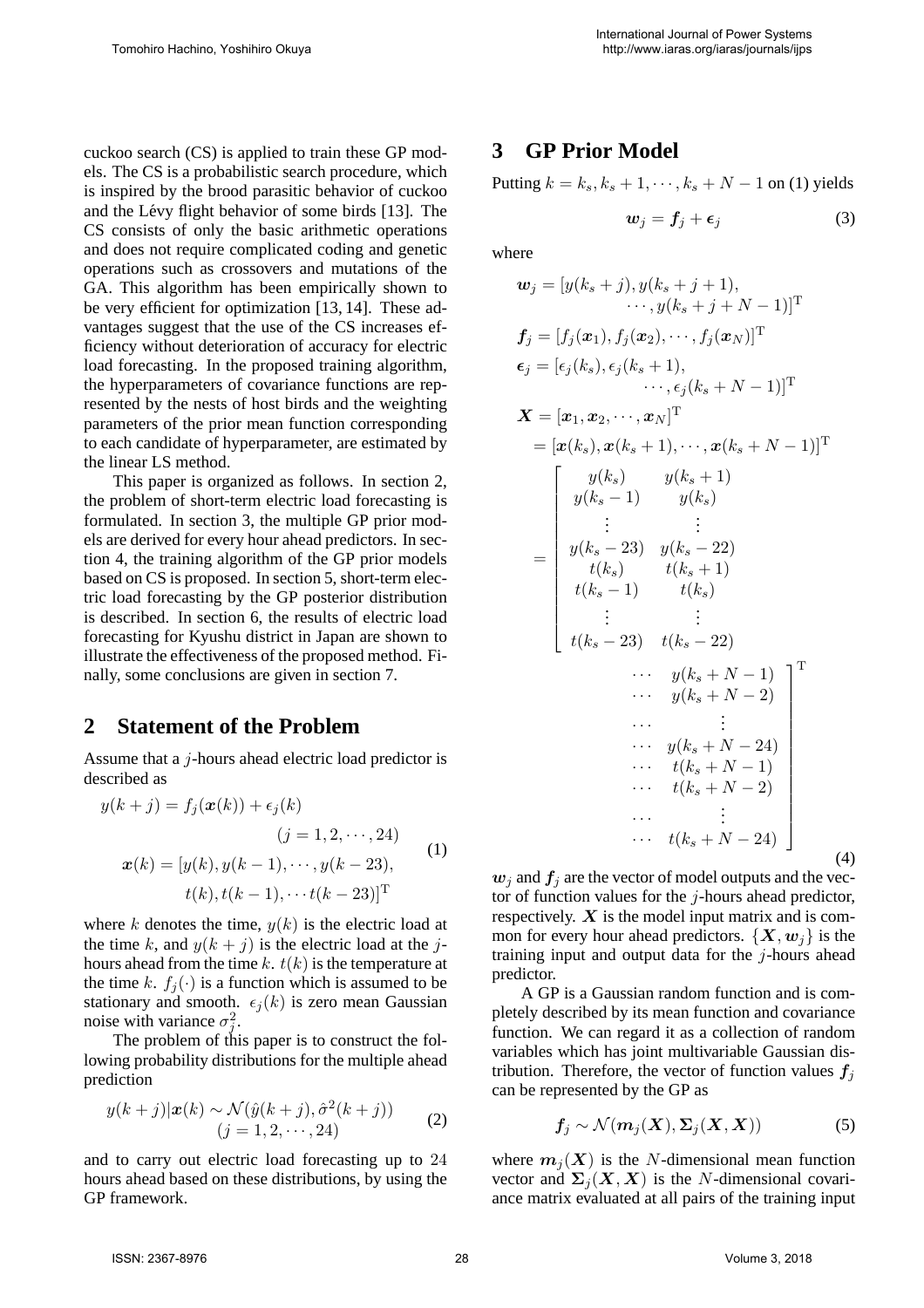data. Equation (5) means that  $f_j$  has a Gaussian distribution with the mean function vector  $m_i(X)$  and the covariance matrix  $\Sigma_i(X, X)$ .

The mean function is often represented by a polynomial regression [7]. In this paper, the mean function vector  $m_i(X)$  is expressed by the first order polynomial, i.e. a linear combination of the model input:

$$
\boldsymbol{m}_j(\boldsymbol{X}) = [m_j(\boldsymbol{x}_1), m_j(\boldsymbol{x}_2), \cdots, m_j(\boldsymbol{x}_N)]^\mathrm{T} \quad (6)
$$

$$
= \tilde{\boldsymbol{X}} \boldsymbol{\theta}_j
$$

where  $\tilde{\mathbf{X}} = [\mathbf{X}, \mathbf{e}], \mathbf{e} = [1, 1, \cdots, 1]^{\text{T}}$  is the Ndimensional vector consisting of ones, and  $\theta_j$  =  $[\theta_{j0}, \theta_{j1}, \cdots, \theta_{j48}]^{\text{T}}$  is the unknown weighting param-<br>eter vector of the mean function to be trained eter vector of the mean function to be trained.

The covariance matrix  $\Sigma_i(X, X)$  is constructed as

$$
\Sigma_j(\boldsymbol{X},\boldsymbol{X}) = \begin{bmatrix} \Sigma_{j(1,1)} & \cdots & \Sigma_{j(1,N)} \\ \vdots & \ddots & \vdots \\ \Sigma_{j(N,1)} & \cdots & \Sigma_{j(N,N)} \end{bmatrix}
$$
 (7)

where the element  $\Sigma_{j(p,q)} = cov(f_j(\boldsymbol{x}_p), f_j(\boldsymbol{x}_q)) =$ <br>s: $(\boldsymbol{x}_p, \boldsymbol{x}_p)$  is a function of  $\boldsymbol{x}_p$  and  $\boldsymbol{x}_p$ . Under the as $s_j(x_p, x_q)$  is a function of  $x_p$  and  $x_q$ . Under the as-<br>sumption that the process is stationary and smooth sumption that the process is stationary and smooth, the following Gaussian kernel is utilized for  $\Sigma_{i(p,q)}$ :

$$
\Sigma_{j(p,q)} = s_j(\boldsymbol{x}_p, \boldsymbol{x}_q)
$$
  
=  $\rho_j^2 \exp\left(-\frac{||\boldsymbol{x}_p - \boldsymbol{x}_q||^2}{2\ell_j^2}\right)$  (8)

where  $\rho_j^2$  is the signal variance,  $\ell_j$  is the length scale, and  $|| \cdot ||$  denotes the Euclidean norm. The free parameters  $\rho_i$  and  $\ell_j$  of (8) and the noise standard deviation  $\sigma_j$  are called *hyperparameters* and construct the hyperparameter vector  $h_j = [\rho_j, \ell_j, \sigma_j]^T$ .  $\rho_j$  can control<br>the overall variance of the random function  $f_i(.)$  and the overall variance of the random function  $f_i(\cdot)$  and determines the magnitude of the function  $f_i(\cdot)$ .  $\ell_i$  can change the characteristic length scale so that the axis about the model input changes.

Since  $w_i$  is noisy observation, we have the following GP model for j-hours ahead prediction from (3) and (5) as

$$
\mathbf{w}_j \sim \mathcal{N}(\mathbf{m}_j(\mathbf{X}), \mathbf{K}_j(\mathbf{X}, \mathbf{X}))
$$
(9)

where

$$
K_j(X, X) = \Sigma_j(X, X) + \sigma_j^2 I_N
$$
  
\n
$$
I_N: N \times N \text{ identity matrix}
$$
 (10)

In the following,  $\Sigma_j(X, X)$  and  $K_j(X, X)$  are written as  $\Sigma_j$  and  $K_j$ , respectively.

# **4 Training of GP Prior Model by CS**

To perform electric load forecasting, the proposed direct approach needs 1 to 24 hours ahead prediction models. The accuracy of forecasting greatly depends on the unknown parameter vector  $\mathbf{\hat{v}}_j = [\theta_j^{\mathrm{T}}, \mathbf{\hat{h}}_j^{\mathrm{T}}]^{\mathrm{T}}$ <br>and therefore  $\mathbf{\hat{v}}_j$  has to be optimized. This training is and therefore  $\vartheta_i$  has to be optimized. This training is carried out by minimizing the negative log marginal likelihood of the training data:

$$
J(\boldsymbol{\vartheta}_j) = -\log p(\boldsymbol{w}_j | \mathbf{X}, \boldsymbol{\vartheta}_j)
$$
  
\n
$$
= \frac{1}{2} \log |\mathbf{K}_j| + \frac{1}{2} (\boldsymbol{w}_j - \boldsymbol{m}_j (\mathbf{X}))^{\mathrm{T}} \mathbf{K}_j^{-1}
$$
  
\n
$$
\times (\boldsymbol{w}_j - \boldsymbol{m}_j (\mathbf{X})) + \frac{N}{2} \log(2\pi)
$$
  
\n
$$
= \frac{1}{2} \log |\mathbf{K}_j| + \frac{1}{2} (\boldsymbol{w}_j - \tilde{\mathbf{X}} \boldsymbol{\theta}_j)^{\mathrm{T}} \mathbf{K}_j^{-1} (\boldsymbol{w}_j - \tilde{\mathbf{X}} \boldsymbol{\theta}_j)
$$
  
\n
$$
+ \frac{N}{2} \log(2\pi)
$$
\n(11)

Since the cost function  $J(\mathbf{\vartheta}_i)$  generally has multiple local minima, this training problem becomes a nonlinear optimization one. However, we can separate the linear optimization part and the nonlinear optimization part for this optimization problem. The partial derivative of (11) with respect to the weighting parameter vector  $\theta_j$  of the mean function is as follows:

$$
\frac{\partial J(\boldsymbol{\vartheta}_j)}{\partial \boldsymbol{\theta}_j} = -\tilde{\mathbf{X}}^{\mathrm{T}} \mathbf{K}_j^{-1} \boldsymbol{w}_j + \tilde{\mathbf{X}}^{\mathrm{T}} \mathbf{K}_j^{-1} \tilde{\mathbf{X}} \boldsymbol{\theta}_j \quad (12)
$$

Note that if the hyperparameter vector  $h_i$  of the covariance function is given, then the weighting parameter  $\theta_j$  can be estimated by the linear LS method putting  $\partial J(\boldsymbol{\vartheta}_i)/\partial \boldsymbol{\theta}_i = \mathbf{0}$ :

$$
\boldsymbol{\theta}_j = (\tilde{\boldsymbol{X}}^{\mathrm{T}} \boldsymbol{K}_j^{-1} \tilde{\boldsymbol{X}})^{-1} \tilde{\boldsymbol{X}}^{\mathrm{T}} \boldsymbol{K}_j^{-1} \boldsymbol{w}_j \qquad (13)
$$

However even if the weighting parameter vector  $\theta_i$  is known, the optimization with respect to hyperparameter vector  $h_j$  is a complicated nonlinear problem and might suffer from the local minima problem. Therefore, in this paper, we propose a method that combines the linear LS method with CS based on the idea of the separable LS approach. The candidates of hyperparameter vector  $h_i$  of the covariance are represented by the nests of host birds and searched for by CS, where the candidates of the weighting parameter vector  $\theta_i$ are estimated by the linear LS method. The proposed training algorithm is described as follows:

#### **step 1: Initialization for training**

Set  $j = 1$  and let the training input data be  $X$ .

#### **step 2: Preparation of training output data**

Let the training output data be  $w_i$ .

**step 3: Initialization for CS**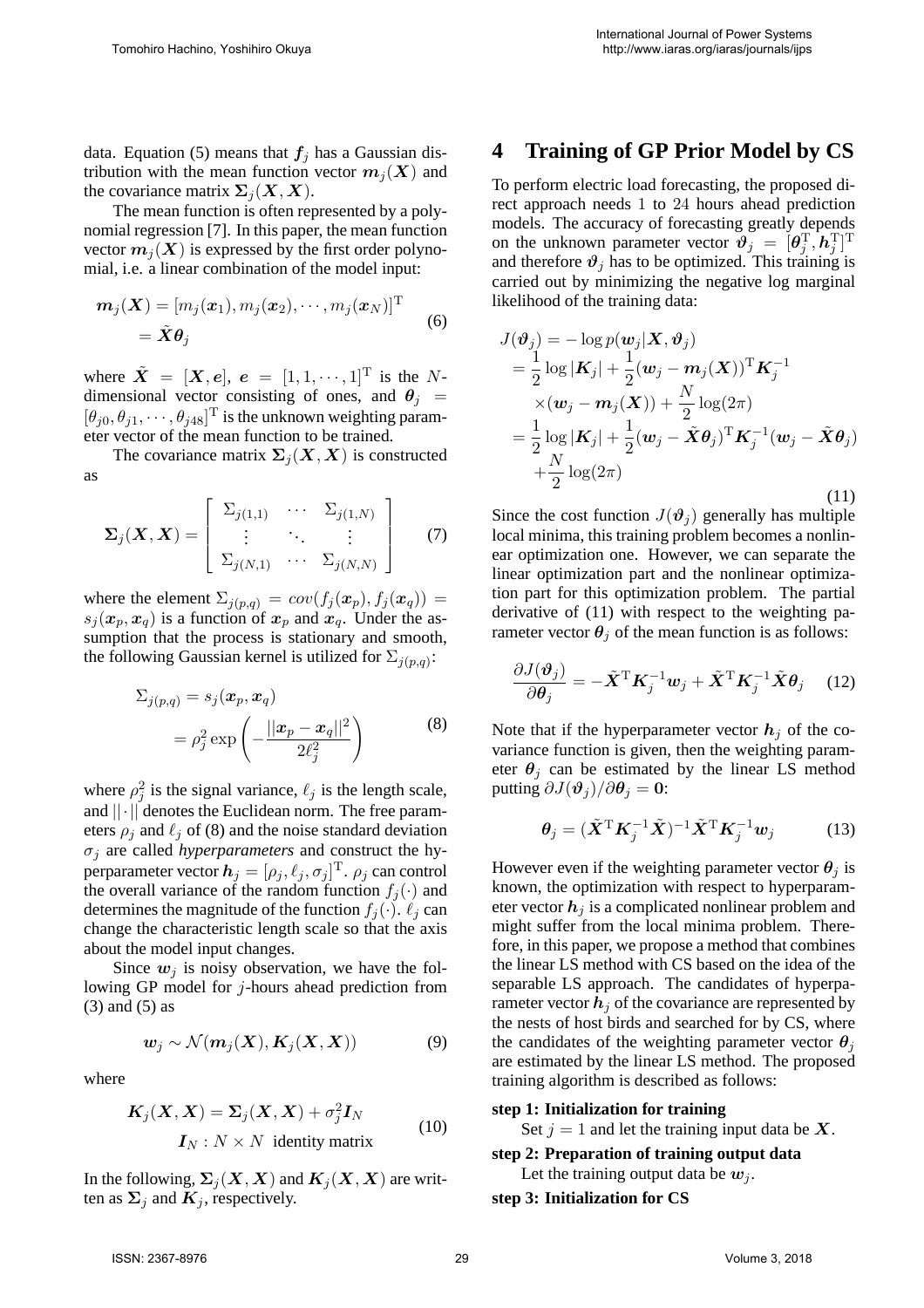Generate an initial population of Q host nests  $\Omega_{i[i]}$  ( $i = 1, 2, \dots Q$ ) for the hyperparameter vector  $h_{j[i]}$  randomly. Set the iteration counter l to 0.

#### **step 4: Construction of covariance matrix**

Construct Q candidates of the covariance matrix *K*<sub>j[i]</sub> using  $h_{j[i]}$  ( $i = 1, 2, \dots Q$ ).

#### step 5: Estimation of  $\theta_i$

Estimate Q candidates of the weighting parameter vector  $\theta_{i[i]}$  of the mean function corresponding to  $h_{i[i]}$  ( $i = 1, 2, \dots Q$ ) from (13).

#### **step 6: Evaluation value calculation**

Calculate the negative log marginal likelihood of the training data:

$$
J_{[i]}(\mathbf{\Omega}_{j[i]}) = -\log p(\mathbf{w}_j|\mathbf{X}, \boldsymbol{\vartheta}_{j[i]})
$$
  
\n
$$
= \frac{1}{2}\log|\mathbf{K}_{j[i]}| + \frac{1}{2}(\mathbf{w}_j - \tilde{\mathbf{X}}\boldsymbol{\theta}_{j[i]})^{\mathrm{T}}\mathbf{K}_{j[i]}^{-1}
$$
  
\n
$$
\times (\mathbf{w}_j - \tilde{\mathbf{X}}\boldsymbol{\theta}_{j[i]}) + \frac{N}{2}\log(2\pi)
$$
  
\n
$$
(i = 1, 2, \cdots, Q)
$$

where  $\boldsymbol{\vartheta}_{j[i]} = [\boldsymbol{\theta}_{j[i]}^{\mathrm{T}}, \boldsymbol{h}_{j[i]}^{\mathrm{T}}]$ T.

#### **step 7: Update of host nests**

(7-1) Determine the new host nests  $V_{j[i]}$  (i =  $1, 2, \cdots Q$ ) by Lévy flights:

$$
V_{j[i]} = \Omega_{j[i]} + \alpha d_{j[i]}
$$
 (15)

where  $\alpha > 0$  is the step size and  $d_{i[i]}$  is a random value vector which follows a Lévy distribution:

$$
p(\boldsymbol{d}_{j[i]}) = \boldsymbol{d}_{j[i]}^{-\lambda} \quad (1 < \lambda \le 3) \tag{16}
$$

(7-2) Calculate the evaluation values  $J_{[i]}(\boldsymbol{V}_{i[i]})$  (*i* =  $1, 2, \cdots Q$ ) in the same way as step 4  $\sim$  step 6.

(7-3) If  $J_{[i]}(\Omega_{j[i]}) > J_{[i]}(V_{j[i]})$ , update  $\Omega_{j[i]}$  with  $V_{j[i]}$ .

#### **step 8: Reconstruction of host nests**

Reconstruct the host nest randomly when the host bird discovers a cuckoo's egg in her nest with probability  $P_a$ .

#### **step 9: Repetition for CS**

Set the iteration counter to  $l = l + 1$  and go to step 4 until the prespecified iteration number  $l_{max}$ .

#### **step 10: Determination of the GP prior model**

Construct the suboptimal prior mean and prior covariance for the  $j$ -hours ahead predictor by us- $\inf_{\theta} \theta_{j[\text{best}]} = [\theta_{j[\text{best}]}^{\text{T}}, \textbf{h}_{j[\text{best}]}^{\text{T}}]$  $\begin{array}{rcl} \hat{\rm T} & = & [\bm{\theta}_{j[\mathit{best}]}^{\hat{\rm T}}], \ \frac{1}{\sqrt{2}} & \hat{\rm T} \end{array}$  $\rho_{j[best]}, \ell_{j[best]}, \sigma_{j[best]}]^{\text{T}}$  with the best evaluation value over all the past iterations: value over all the past iterations:

$$
m_j(\boldsymbol{x}) = [\boldsymbol{x}^{\mathrm{T}}, 1] \boldsymbol{\theta}_{j[best]} \tag{17}
$$

$$
\begin{cases}\ns_j(\boldsymbol{x}_p, \boldsymbol{x}_q) = \rho_{j[best]}^2 \exp\left(-\frac{||\boldsymbol{x}_p - \boldsymbol{x}_q||^2}{2\ell_{j[best]}^2}\right) \\
k_j(\boldsymbol{x}_p, \boldsymbol{x}_q) = s_j(\boldsymbol{x}_p, \boldsymbol{x}_q) + \sigma_{j[best]}^2 \delta_{pq}\n\end{cases}
$$
\n(18)

where  $s_i(\mathbf{x}_p, \mathbf{x}_q)$  is an element of the covariance matrix  $\Sigma_i$ ,  $k_i$ ( $x_p$ ,  $x_q$ ) is an element of the covariance matrix  $K_j$ , and  $\delta_{pq}$  is a Kronecker delta which is 1 if  $p = q$  and 0 otherwise.

#### **step 11: Repetition for the GP prior model**

If  $j < 24$  then  $j = j + 1$  and go to step 2.

### **5 Electric Load Forecasting by GP Model**

In section 4, we have already obtained the GP prior models for  $j$  ( $j = 1, 2, \dots, 24$ ) hours ahead predictors. In the proposed direct approach, short-term electric load forecasting up to 24 hours ahead is carried out directly using every GP prior models.

For a new given test input  $x_* = x_*(k) =$  $[y_*(k), y_*(k - 1), \cdots, y_*(k - 23), t_*(k), t_*(k - 1)]$  $(1), \cdots, t_*(k-23)]^T$  and corresponding test output  $y_*(k + j)$   $(j = 1, 2, \dots, 24)$ , we have the following joint Gaussian distribution:

$$
\begin{bmatrix}\nw_j \\
y_*(k+j)\n\end{bmatrix}\n\sim\n\mathcal{N}\left(\begin{bmatrix}\nm_j(\mathbf{X}) \\
m_j(\mathbf{x}_*)\n\end{bmatrix}, \begin{bmatrix}\n\mathbf{K}_j & \Sigma_j(\mathbf{X}, \mathbf{x}_*) \\
\Sigma_j(\mathbf{x}_*, \mathbf{X}), & s_j(\mathbf{x}_*, \mathbf{x}_*) + \sigma_{j[best]}^2\n\end{bmatrix}\right)\n\quad (j = 1, 2, \cdots, 24)
$$
\n(19)

where  $\Sigma_j(X, x_*) = \Sigma_j^T(x_*, X)$  is the N-<br>mensional covariance vector evaluated at all pairs dimensional covariance vector evaluated at all pairs of the training and test data.  $s_i(\mathbf{x}_*, \mathbf{x}_*)$  is the variance of the test data.  $\Sigma_i(X, x_*)$  and  $s_i(x_*, x_*)$  are calculated by the trained covariance function (18).

From the formula for conditioning a joint Gaussian distribution, the posterior distribution for a specific test data is

$$
y_*(k+j)|\mathbf{X}, \mathbf{w}_j, \mathbf{x}_* \sim \mathcal{N}(\hat{y}_*(k+j), \hat{\sigma}^2_*(k+j))
$$
  
( $j = 1, 2, \cdots, 24$ ) (20)

where

$$
\hat{y}_{*}(k+j) = m_{j}(\boldsymbol{x}_{*}) \n+ \Sigma_{j}(\boldsymbol{x}_{*}, \boldsymbol{X}) \boldsymbol{K}_{j}^{-1}(\boldsymbol{w}_{j} - \boldsymbol{m}_{j}(\boldsymbol{X})) \n\hat{\sigma}_{*}^{2}(k+j) = s_{j}(\boldsymbol{x}_{*}, \boldsymbol{x}_{*}) \n- \Sigma_{j}(\boldsymbol{x}_{*}, \boldsymbol{X}) \boldsymbol{K}_{j}^{-1} \Sigma_{j}(\boldsymbol{X}, \boldsymbol{x}_{*}) + \sigma_{j[best]}^{2}
$$
\n(21)

are the predictive mean and the predictive variance at the  $j$ -hours ahead, respectively. It is noted that the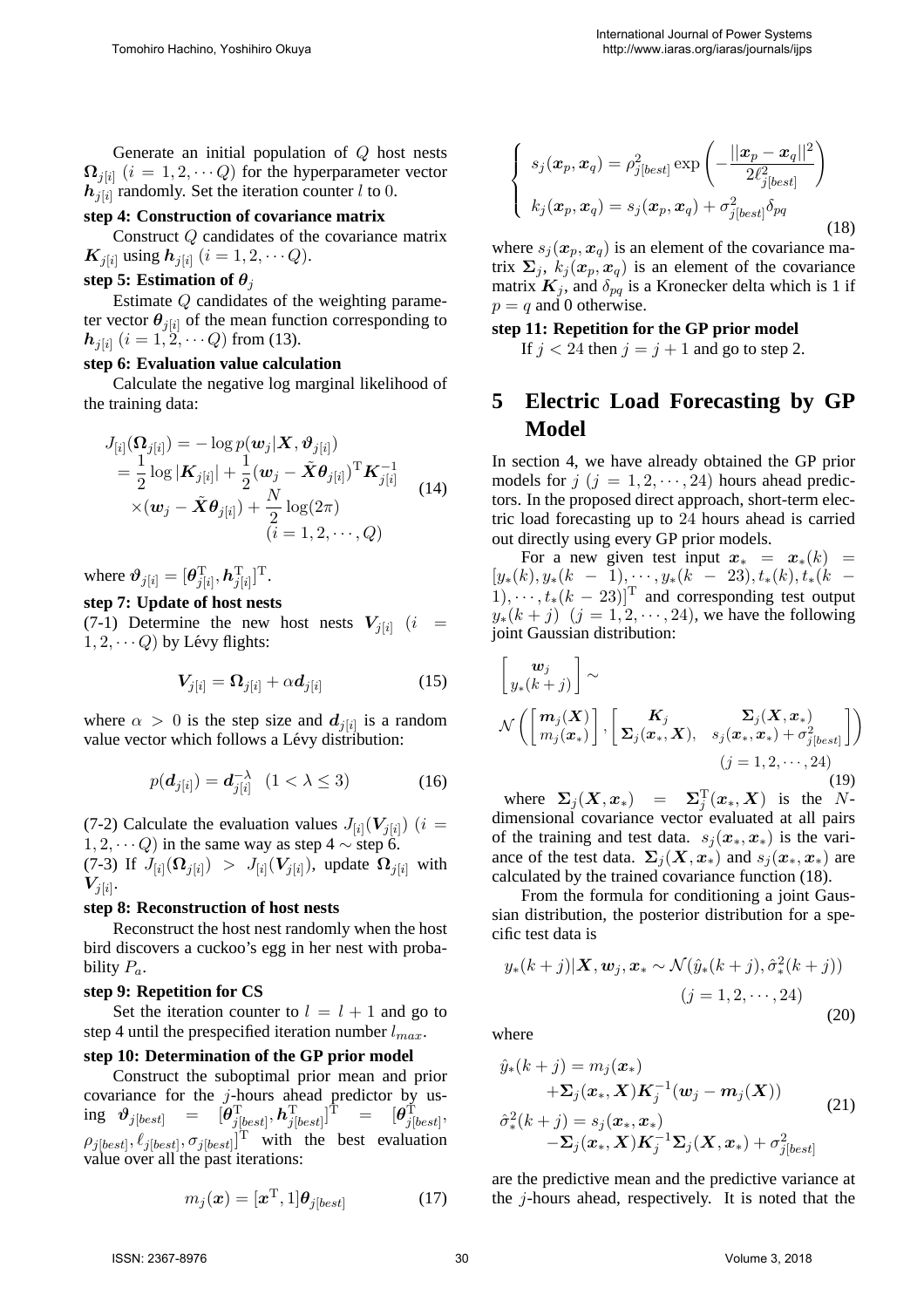

Figure 1: Electric load forecasting result (January, 2016)



Figure 2: Electric load forecasting result (April, 2016)

nonlinearity of the predictive mean can be expressed by the trained hyperparameters even if the prior mean function is set to be a linear combination of the input as (6).

## **6 Electric Load Forecasting for Kyushu District in Japan**

4/15 1:00 6:00 11:00<br>
Theorem is the predictive mean can be experimed its of the predictive mean can be experimed trained hyperparameters even if the pricine it is set to be a linear combination of the pricin is set to be complexed and the set of the set of the set of the set of the set of the set of the set of the set of the set of the set of the set of the set of the set of the set of the set of the set of the set of the set of the set of soo compare international compare international compare international compare in the second of the compare of the compare of the compare of the compare of the compare of the compare of the compare of the compare of the com 1000 800 600 11e line 11e line 11e line 11e line 11e line 11e line 11e line 11e line 11e line 11e line 11e line 11e line 11e line 11e line 11e line 11e line 11e line 11e line 11e line 11e line 11e line 11e line 11e line 11 1200 1000 800 600 IFC line interviews on the line of the strip of the strip of the strip of the strip of the strip of the strip of the strip of the strip of the strip of the strip of the strip of the strip of the strip of Francian<br>
ecasti<br>
tive m<br>
eters<br>
ear contribution<br>
data.<br>
Contribution<br>
data.<br>
The num<br>
to be num<br>
to be num<br>
to be num<br>
to be num<br>
to be num<br>
to be num<br>
to be num<br>
to be num<br>
to be num<br>
to be num<br>
to be num<br>
to be num<br>
to First Leader Transfer Confidence Relation Contract Transfer Contract School Contract School Contract School Contract in Jap and the Contract Contract Contract Contract Contract Contract Contract Contract Contract Contract Short-term electric load forecasting is performed for Kyushu district in Japan using the proposed forecasting method. The training data is downloaded from the Denki Yohou (Electricity Forecast) released by Kyushu Electric Power Company [15] and Past Weather Data released by Japan Meteorological Agency [16]. The electric load demands in 2015 are utilized for training data. The temperature in Fukuoka, the central city of Kyushu district, is also used for training data. The number of the training input and output data is taken to be  $N = 649$  for training



Figure 3: Electric load forecasting result (July, 2016)



Figure 4: Electric load forecasting result (November, 2016)

each  $j$  ( $j = 1, 2, \dots, 24$ ) hours ahead predictor. Electric load forecasting up to 24 hours ahead is carried out for each season. The design parameters of CS are given as follows:

> nest size:  $Q = 30$ egg discovery probability:  $P_a = 0.125$ termination criteria:  $l_{max} = 50$

<sup>11/15 1:00</sup><sup>11:00</sup><sup>1:00</sup><sup>11:00</sup><sup>11:00</sup><sup>11:00</sup><sup>11:00</sup><sup>11:00</sup><sup>11:00</sup><br>
1<sup>11/15 1:00 <sup>11:00</sup><sup>11:00</sup><br>
11:00<br>
11/15 1:00 6:00 11:00<br>
11/16 1:00<br>
11/16 1:00<br>
11/16 1:00<br>
11/16 1:00<br>
11/16 1:00<br>
11/16 1:00<br>
11/16 1:00<br>
11/16 1:0</sup> 800  $\begin{array}{c} 800 \ \hline 600 \ \hline \end{array}$   $\begin{array}{c} 100 \ \hline \end{array}$   $\begin{array}{c} 100 \ \hline \end{array}$   $\begin{array}{c} 100 \ \hline \end{array}$   $\begin{array}{c} 100 \ \hline \end{array}$   $\begin{array}{c} 100 \ \hline \end{array}$   $\begin{array}{c} 100 \ \hline \end{array}$   $\begin{array}{c} 100 \ \hline \end{array}$   $\begin{array}{c} 100 \ \hline \end{array}$   $\begin{array}{$ 1000 soo coo ure bij jigg bij daar een bij daar een van die van die van die van die van die van die van die van die van die van die van die van die van die van die van die van die van die van die van die van die van die va  $1200$ <br> $1000$   $800$ <br> $600$   $100$ <br> $100$ <br> $100$ <br> $100$ <br> $100$ <br> $100$ <br> $100$ <br> $100$ <br> $100$ <br> $100$ <br> $100$ <br> $100$ <br> $100$ <br> $100$ <br> $100$ <br> $100$ <br> $100$ <br> $100$ <br> $100$ <br> $100$ <br> $100$ <br> $100$ <br> $100$ <br> $100$ <br> $100$ <br> $100$ <br> $100$ <br> $100$ <br> $100$ <br> $100$ <br> $100$ <br> $100$ <br> $10$ Frecast<br>
hours :  $\frac{1}{2}$  design<br>
ability<br>
a:  $l_{max}$ <br>
result<br>
il, Jul<br>  $l$  are t predictions to<br>
fidence the<br>
section of the demand<br>
methology<br>
methology predicted at the set of the set of the set of the set of the set of the set of the set of the set of the set of the set of the set of the set of the set of the set of the set of the set of the non-C set of the non-C set of  $\frac{95.5\% \text{ confidence}}{35.5\% \text{ confidence}}$ <br>  $= 1, 2, \frac{1}{2}$ <br>  $= 1, 2, \frac{1}{2}$ <br>  $= 1, 2, \frac{1}{2}$ <br>  $= 1, 4, 5$ <br>  $= 14$  shows:<br>  $= 14$  shows:<br>  $= 14$  shows:<br>  $= 14$  shows:<br>  $= 14$  shows:<br>  $= 14$  shows:<br>  $= 14$  shows:<br>  $= 14$  shows:<br>  $= 1$ Electric load<br>
= 1, 2, ... 24<br>
forecasting up<br>
ch season. The older season. The older season. The older season of the season of the season of the season of the season of the season of the season of the non-GP-b is the non Figures 1-4 show the results of electric load forecasting on January, April, July, and November, in 2016, respectively. They are typically chosen from 4 seasons. Although the predicted electric demands on January have small errors to the actual demands, the predicted electric demands on April, July, and November are quite close to the actual demands. Moreover, the 95.5% confidence regions are quite reasonable for all seasons. Note that these uncertainties for the predicted electric demands are usually not obtained by the non-GP-based method such as the neural network model-based method. Since the proposed